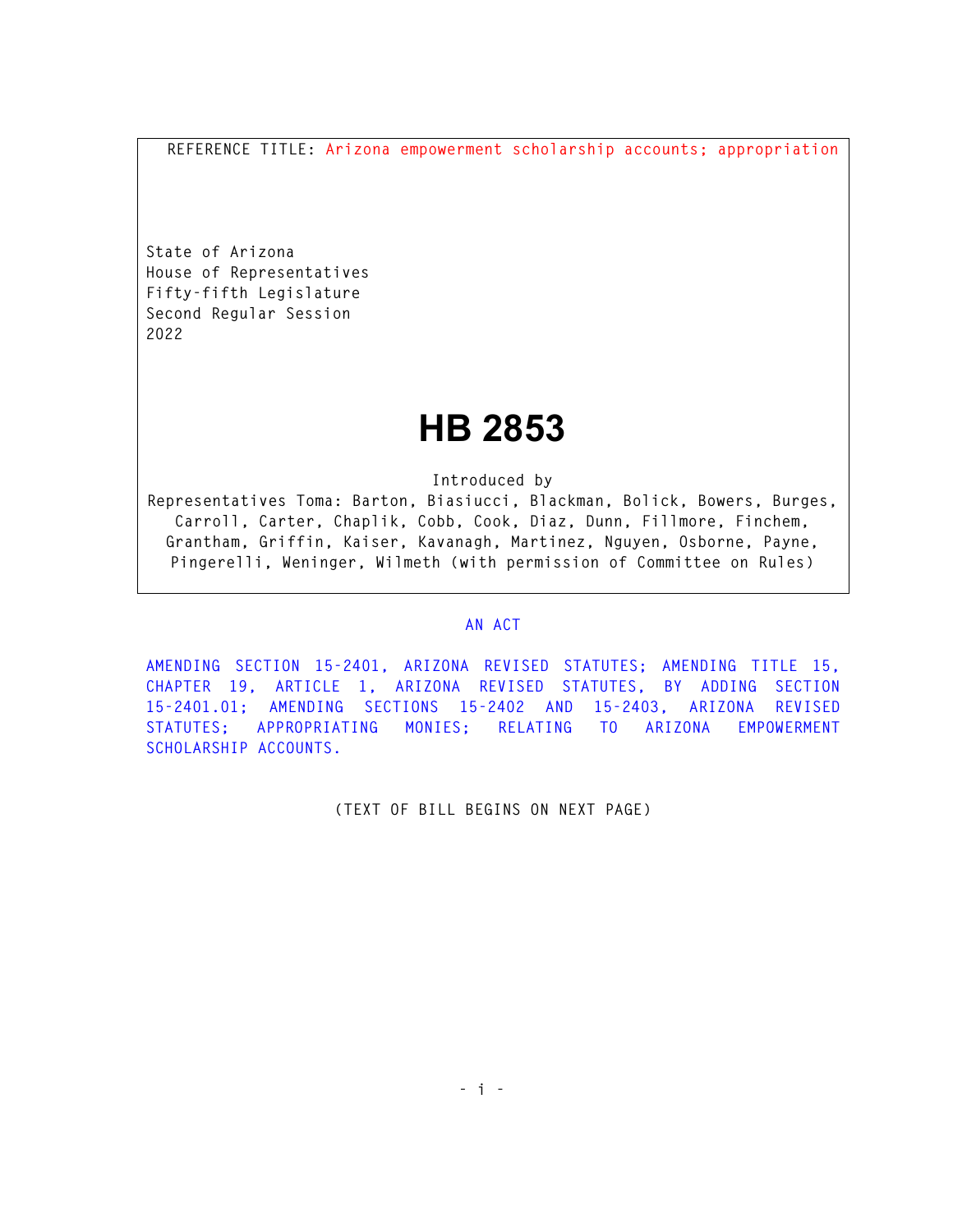**1 Be it enacted by the Legislature of the State of Arizona: 2 Section 1. Section 15-2401, Arizona Revised Statutes, is amended to 3 read: 4 15-2401. Definitions 5 In this chapter, unless the context otherwise requires: 6 1. "Annual education plan" means an initial individualized 7 evaluation and subsequent annual reviews that are developed for a 8 qualified student who meets the criteria specified in paragraph 7, 9 subdivision (a), item (i), (ii) or (iii) of this section to determine 10 ongoing annual eligibility through the school year in which the qualified 11 student reaches twenty-two years of age and whether the student may be 12 eligible pursuant to section 36-2981 and should be referred for 13 eligibility determination. 14 2. "Curriculum" means a course of study for content areas or grade 15 levels, including any supplemental materials required or recommended by 16 the curriculum, approved by the department. 17 3. "Department" means the department of education. 18 4. "Eligible postsecondary institution" means a community college 19 as defined in section 15-1401, a university under the jurisdiction of the 20 Arizona board of regents or an accredited private postsecondary 21 institution. 22 5. "Parent" means a resident of this state who is the parent, 23 stepparent or legal guardian of a qualified student. 24 6. "Qualified school" means a nongovernmental primary or secondary 25 school or a preschool for pupils with disabilities that is located in this 26 state or, for qualified students who reside within the boundaries of an 27 Indian reservation in this state, that is located in an adjacent state and 28 that is within two miles of the border of the state in which the qualified 29 student resides, and that does not discriminate on the basis of race, 30 color or national origin. 31 7. "Qualified student" means a resident of this state who: 32 (a) Is any of the following: 33 (i) Identified as having a disability under section 504 of the 34 rehabilitation act of 1973 (29 United States Code section 794). 35 (ii) Identified by a school district or by an independent third 36 party pursuant to section 15-2403, subsection I J as a child with a 37 disability as defined in section 15-731 or 15-761. 38 (iii) A child with a disability who is eligible to receive services 39 from a school district under section 15-763. 40 (iv) Attending a school or school district that was assigned a 41 letter grade of D or F pursuant to section 15-241 for the most recent year 42 in which letter grades were assigned or is currently eligible to attend 43 kindergarten and resides within the attendance boundary of a school that 44 was assigned a letter grade of D or F pursuant to section 15-241 for the 45 most recent year in which letter grades were assigned. A child who meets**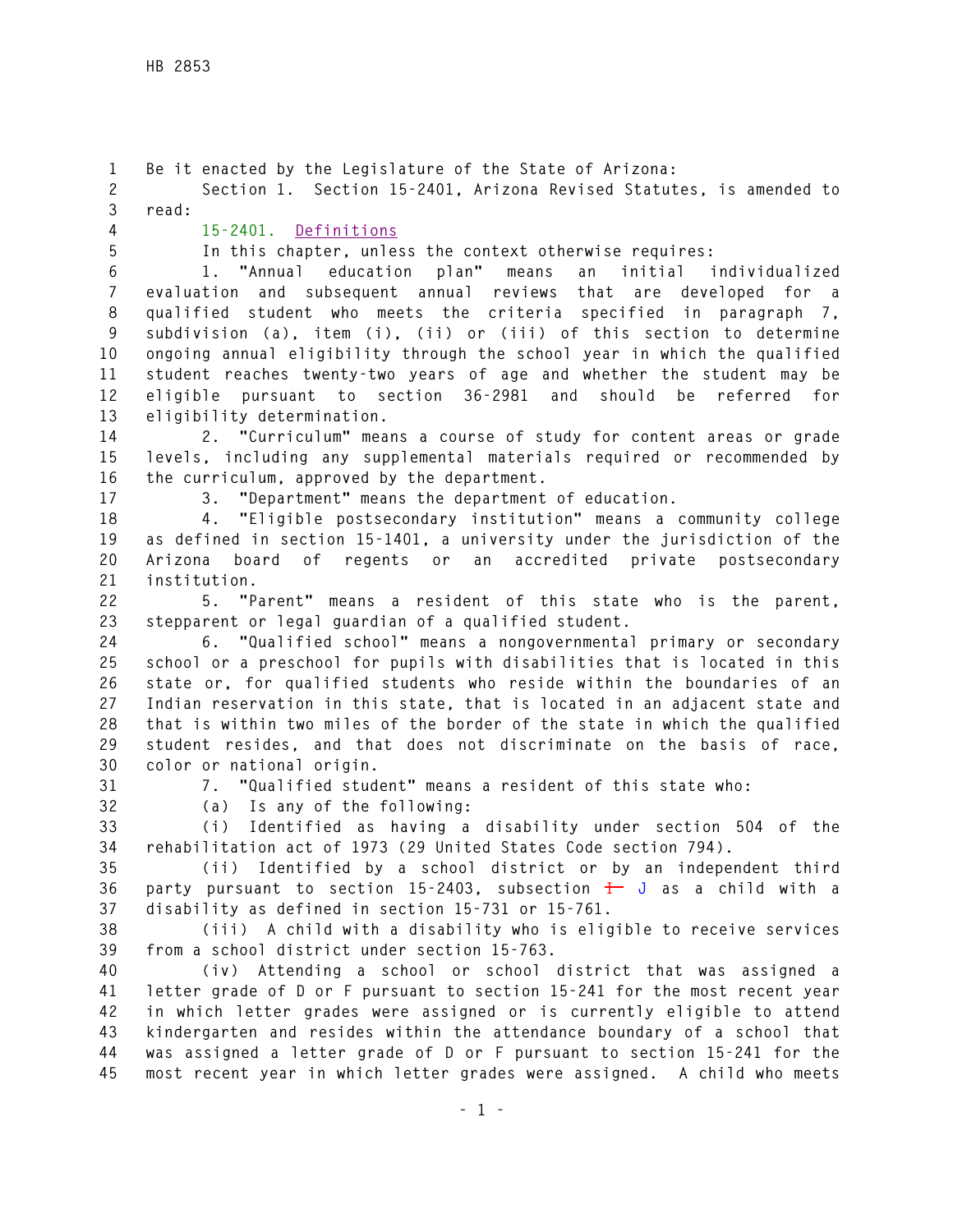**1 the requirements of this item and who meets the income eligibility 2 requirements for free and reduced-price lunches under the national school 3 lunch and child nutrition acts (42 United States Code sections 1751 4 through 1793) is not subject to subdivision (b) of this paragraph.** 

**5 (v) A previous recipient of a scholarship issued pursuant to 6 section 15-891 or this section, unless the qualified student's parent has 7 been removed from eligibility in the program for failure to comply 8 pursuant to section 15-2403, subsection C.** 

**9 (vi) A child of a parent who is a member of the armed forces of the 10 United States and who is on active duty or was killed in the line of duty. 11 A child who meets the requirements of this item is not subject to 12 subdivision (b) of this paragraph.** 

**13 (vii) A child who is a ward of the juvenile court and who is 14 residing with a prospective permanent placement pursuant to section 8-862 15 and the case plan is adoption or permanent guardianship.** 

**16 (viii) A child who was a ward of the juvenile court and who 17 achieved permanency through adoption or permanent guardianship.** 

**18 (ix) A child who is the sibling of a current or previous Arizona 19 empowerment scholarship account recipient or of an eligible qualified 20 student who accepts the terms of and enrolls in an Arizona empowerment 21 scholarship account.** 

**22 (x) A child who resides within the boundaries of an Indian 23 reservation in this state as determined by the department of education or 24 a tribal government.** 

**25 (xi) A child of a parent who is legally blind or deaf or hard of 26 hearing as defined in section 36-1941.** 

**27 (b) And, except as provided in subdivision (a), items (iv) and (vi) 28 of this paragraph, who meets any of the following requirements:** 

**29 (i) Attended a governmental primary or secondary school as a 30 full-time student as defined in section 15-901 for at least forty-five 31 days of the current or prior fiscal year and who transferred from a 32 governmental primary or secondary school under a contract to participate 33 in an Arizona empowerment scholarship account. Kindergarten students who 34 are enrolled in Arizona online instruction must receive two ONE hundred 35 hours of logged instruction to be eligible pursuant to this item. First, 36 second and third grade students who are enrolled in Arizona online 37 instruction must receive four TWO hundred hours of logged instruction to 38 be eligible pursuant to this item. Fourth, fifth and sixth grade students 39 who are enrolled in Arizona online instruction must receive five TWO 40 hundred FIFTY hours of logged instruction to be eligible pursuant to this 41 item. Seventh and eighth grade students who are enrolled in Arizona 42 online instruction must receive five TWO hundred fifty SEVENTY-FIVE hours 43 of logged instruction to be eligible pursuant to this item. High school 44 students who are enrolled in Arizona online instruction must receive five**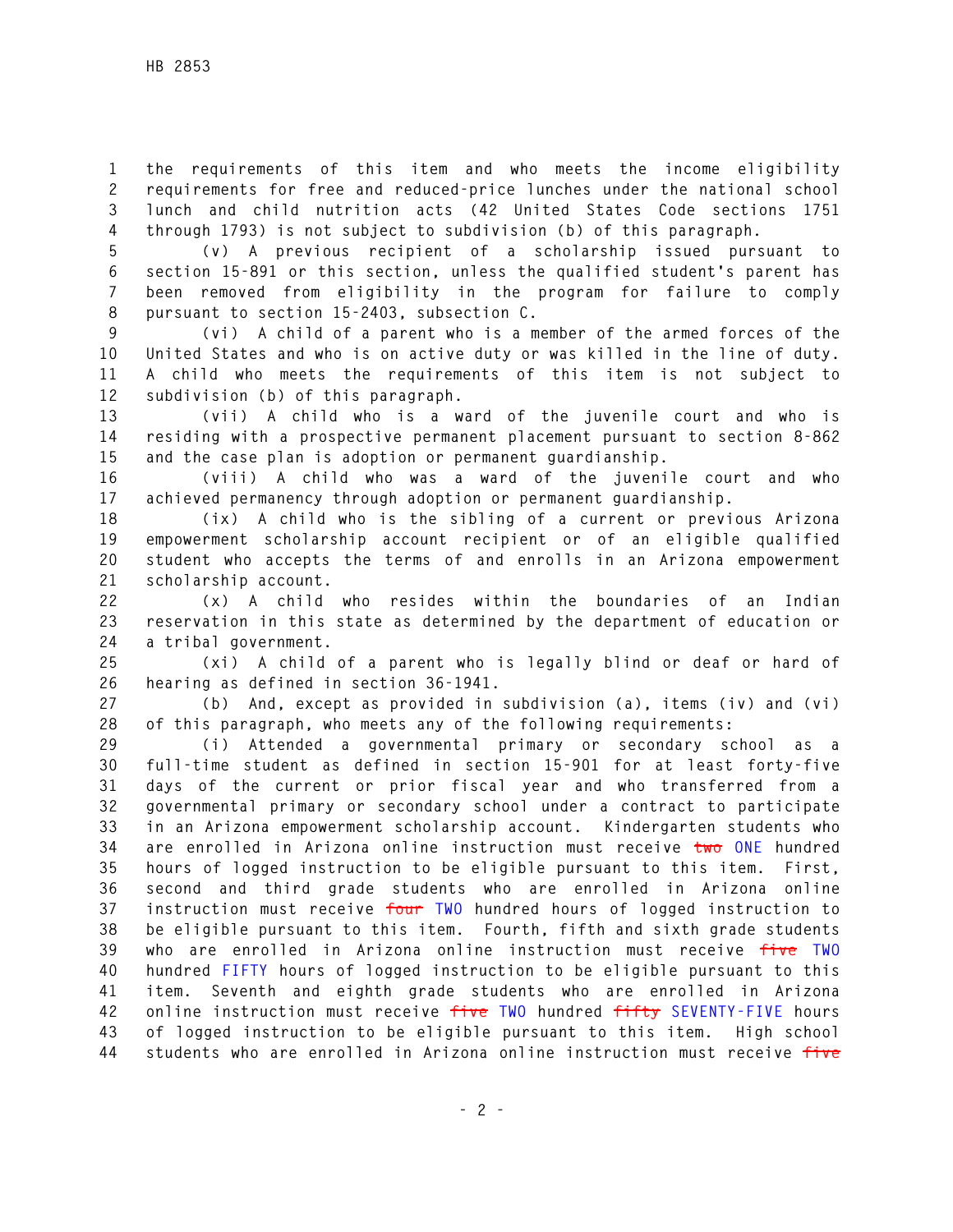**1 TWO hundred FIFTY hours of logged instruction to be eligible pursuant to 2 this item.** 

**3 (ii) Previously participated in an Arizona empowerment scholarship 4 account.** 

**5 (iii) Received a scholarship under section 43-1505 and who 6 continues to attend a qualified school if the student attended a 7 governmental primary or secondary school as a full-time student as defined 8 in section 15-901 for at least ninety days of the prior fiscal year or one 9 full semester before attending a qualified school.** 

**10 (iv) Was eligible for an Arizona scholarship for pupils with 11 disabilities and received monies from a school tuition organization 12 pursuant to section 43-1505 or received an Arizona scholarship for pupils 13 with disabilities but did not receive monies from a school tuition 14 organization pursuant to section 43-1505 and who continues to attend a 15 qualified school if the student attended a governmental primary or 16 secondary school as a full-time student as defined in section 15-901 for 17 at least ninety days of the prior fiscal year or one full semester before 18 attending a qualified school.** 

**19 (v) ATTENDED A NONPUBLIC SCHOOL FOR PUPILS WITH DISABILITIES IN THE 20 PRIOR YEAR IF PLACEMENT AT THE SCHOOL WAS APPROVED BY THE DEPARTMENT OF 21 EDUCATION AND CONTRACTED FOR BY A PUBLIC SCHOOL DISTRICT.** 

**22 (v) (vi) Has not previously attended a governmental primary or 23 secondary school but is currently eligible to enroll in a kindergarten 24 program in a school district or charter school in this state or attended a 25 program for preschool children with disabilities. FOR THE PURPOSES OF 26 THIS ITEM, A CHILD IS ELIGIBLE TO ENROLL IN A KINDERGARTEN PROGRAM IF THE 27 CHILD IS AT LEAST FIVE YEARS OF AGE ON JANUARY 1 OF THE CURRENT SCHOOL 28 YEAR, IS UNDER SEVEN YEARS OF AGE, HAS NOT ALREADY COMPLETED A 29 KINDERGARTEN PROGRAM AND IS NOT ENROLLED IN GRADE ONE OF A PRIVATE OR 30 GOVERNMENTAL SCHOOL IN THE CURRENT YEAR.** 

**31 (vi) (vii) Has not previously attended a governmental primary or 32 secondary school but is currently eligible to enroll in a program for 33 preschool children with disabilities in this state.** 

**34 8. "Treasurer" means the office of the state treasurer.** 

**35 Sec. 2. Title 15, chapter 19, article 1, Arizona Revised Statutes, 36 is amended by adding section 15-2401.01, to read:** 

**37 15-2401.01. Definition of qualified student for Arizona 38 empowerment scholarship accounts; expansion** 

**39 NOTWITHSTANDING SECTION 15-2401, BEGINNING IN THE 2022-2023 SCHOOL 40 YEAR, IN THIS CHAPTER, UNLESS THE CONTEXT OTHERWISE REQUIRES, "QUALIFIED 41 STUDENT" INCLUDES A RESIDENT OF THIS STATE WHO BOTH:** 

**42 1. IS ELIGIBLE TO ENROLL IN A PUBLIC SCHOOL IN THIS STATE IN ANY OF 43 THE FOLLOWING:** 

**44 (a) A PRESCHOOL PROGRAM FOR CHILDREN WITH DISABILITIES.** 

**45 (b) A KINDERGARTEN PROGRAM.**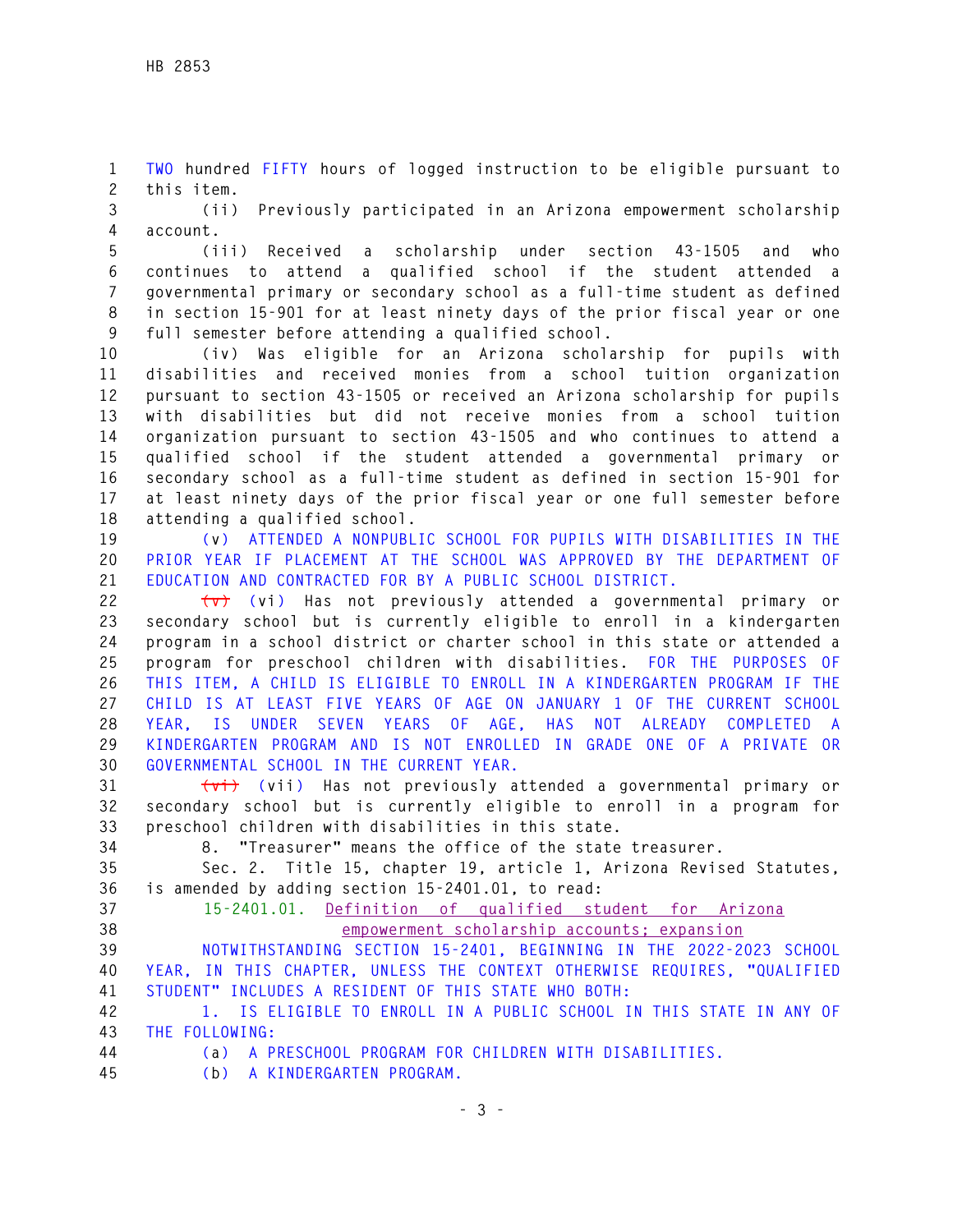**1 (c) ANY OF GRADES ONE THROUGH TWELVE. 2 2. DOES NOT OTHERWISE QUALIFY FOR AN ARIZONA EMPOWERMENT 3 SCHOLARSHIP ACCOUNT PURSUANT TO THIS CHAPTER. 4 Sec. 3. Section 15-2402, Arizona Revised Statutes, is amended to 5 read: 6 15-2402. Arizona empowerment scholarship accounts; funds 7 A. Arizona empowerment scholarship accounts are established to 8 provide options for the education of students in this state. 9 B. To enroll a qualified student for an Arizona empowerment 10 scholarship account, the parent of the qualified student must sign an 11 agreement to do all of the following: 12 1. Use a portion of the Arizona empowerment scholarship account 13 monies allocated annually to provide an education for the qualified 14 student in at least the subjects of reading, grammar, mathematics, social 15 studies and science, unless the Arizona empowerment scholarship account is 16 allocated monies according to a transfer schedule other than quarterly 17 transfers pursuant to section 15-2403, subsection F G. 18 2. Not enroll the qualified student in a school district or charter 19 school and release the school district from all obligations to educate the 20 qualified student. This paragraph does not: 21 (a) Relieve the school district or charter school that the 22 qualified student previously attended from the obligation to conduct an 23 evaluation pursuant to section 15-766. 24 (b) REQUIRE A QUALIFIED STUDENT TO WITHDRAW FROM A SCHOOL DISTRICT 25 OR CHARTER SCHOOL BEFORE ENROLLING FOR AN ARIZONA EMPOWERMENT SCHOLARSHIP 26 ACCOUNT IF THE QUALIFIED STUDENT WITHDRAWS FROM THE SCHOOL DISTRICT OR 27 CHARTER SCHOOL BEFORE RECEIVING ANY MONIES IN THE QUALIFIED STUDENT'S 28 ARIZONA EMPOWERMENT SCHOLARSHIP ACCOUNT. 29 (c) PREVENT A QUALIFIED STUDENT FROM APPLYING IN ADVANCE FOR AN 30 ARIZONA EMPOWERMENT SCHOLARSHIP ACCOUNT TO BE FUNDED BEGINNING THE 31 FOLLOWING SCHOOL YEAR. 32 3. Not accept a scholarship from a school tuition organization 33 pursuant to title 43 concurrently with an Arizona empowerment scholarship 34 account for the qualified student in the same year a parent signs the 35 agreement pursuant to this section. 36 4. Use monies deposited in the qualified student's Arizona 37 empowerment scholarship account only for the following expenses of the 38 qualified student: 39 (a) Tuition or fees at a qualified school. 40 (b) Textbooks required by a qualified school.**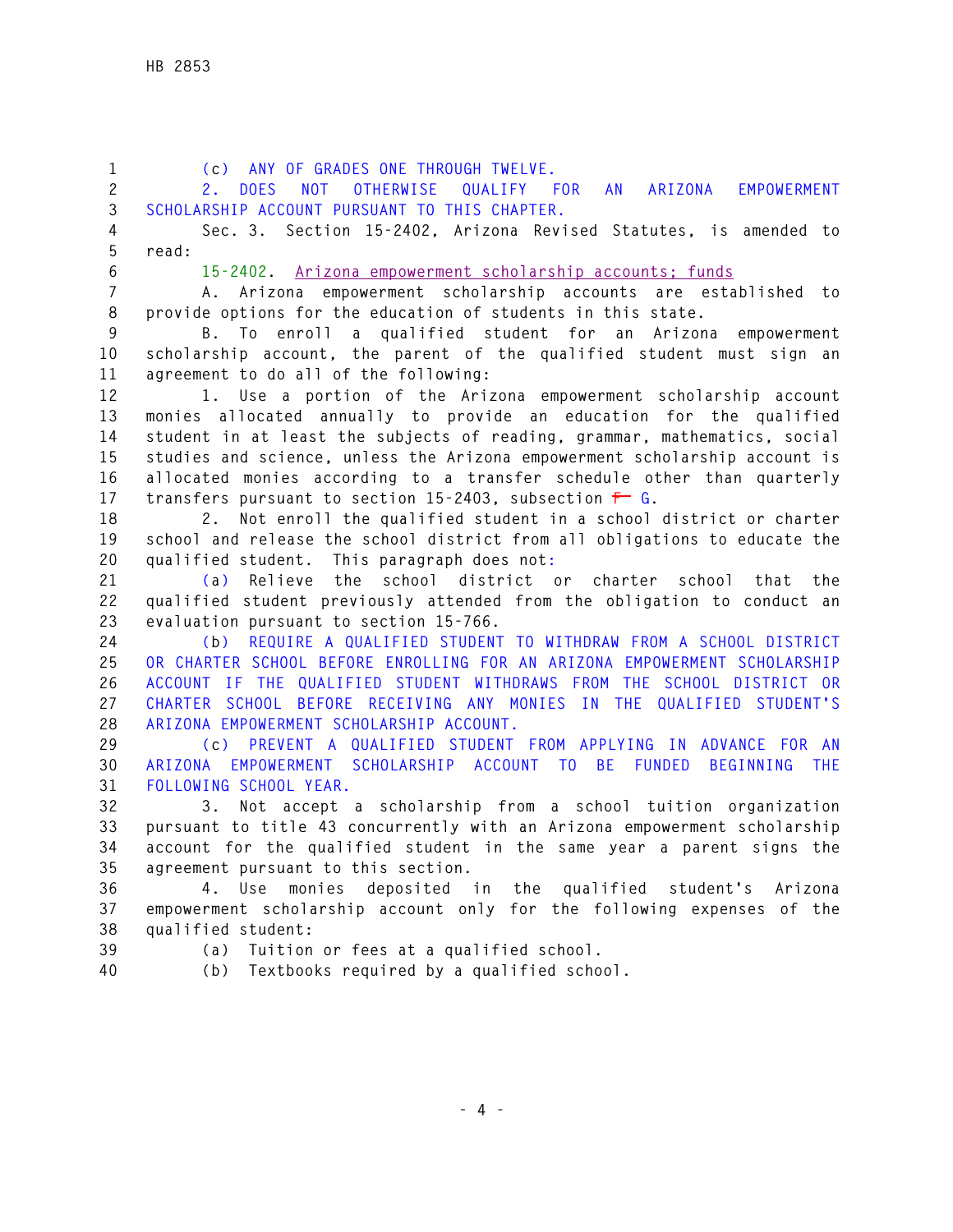**1 (c) If the qualified student meets any of the criteria specified in 2 section 15-2401, paragraph 7, subdivision (a), item (i), (ii) or (iii) as 3 determined by a school district or by an independent third party pursuant**  4 to section 15-2403, subsection  $\frac{1}{k}$  J, the qualified student may use the **5 following additional services:** 

**6 (i) Educational therapies from a licensed or accredited 7 practitioner or provider, including and up to any amount not covered by 8 insurance if the expense is partially paid by a health insurance policy 9 for the qualified student.** 

**10 (ii) A licensed or accredited paraprofessional or educational aide.** 

**11 (iii) Tuition for vocational and life skills education approved by 12 the department.** 

**13 (iv) Associated goods and services that include educational and 14 psychological evaluations, assistive technology rentals and braille 15 translation goods and services approved by the department.** 

**16 (d) Tutoring or teaching services provided by an individual or 17 facility accredited by a state, regional or national accrediting 18 organization.** 

**19 (e) Curricula and supplementary materials.** 

**20 (f) Tuition or fees for a nonpublic online learning program.** 

**21 (g) Fees for a nationally standardized norm-referenced achievement 22 test, an advanced placement examination or any exams related to college or 23 university admission.** 

**24 (h) Tuition or fees at an eligible postsecondary institution.** 

**25 (i) Textbooks required by an eligible postsecondary institution. 26 (j) Fees to manage the Arizona empowerment scholarship account.** 

**27 (k) Services provided by a public school, including individual 28 classes and extracurricular programs.** 

**29 (l) Insurance or surety bond payments.** 

**30 (m) Uniforms purchased from or through a qualified school.** 

**31 (n) If the qualified student meets the criteria specified in 32 section 15-2401, paragraph 7, subdivision (a), item (i), (ii) or (iii) and 33 if the qualified student is in the second year prior to the final year of 34 a contract executed pursuant to this article, costs associated with an 35 annual education plan conducted by an independent evaluation team. The 36 department shall prescribe minimum qualifications for independent 37 evaluation teams pursuant to this subdivision and factors that teams must 38 use to determine whether the qualified student shall be eligible to 39 continue to receive monies pursuant to this article through the school 40 year in which the qualified student reaches twenty-two years of age. An 41 independent evaluation team that provides an annual education plan 42 pursuant to this subdivision shall submit a written report that summarizes 43 the results of the evaluation to the parent of the qualified student and 44 to the department on or before July 31. The written report submitted by 45 the independent evaluation team is valid for one year. If the department**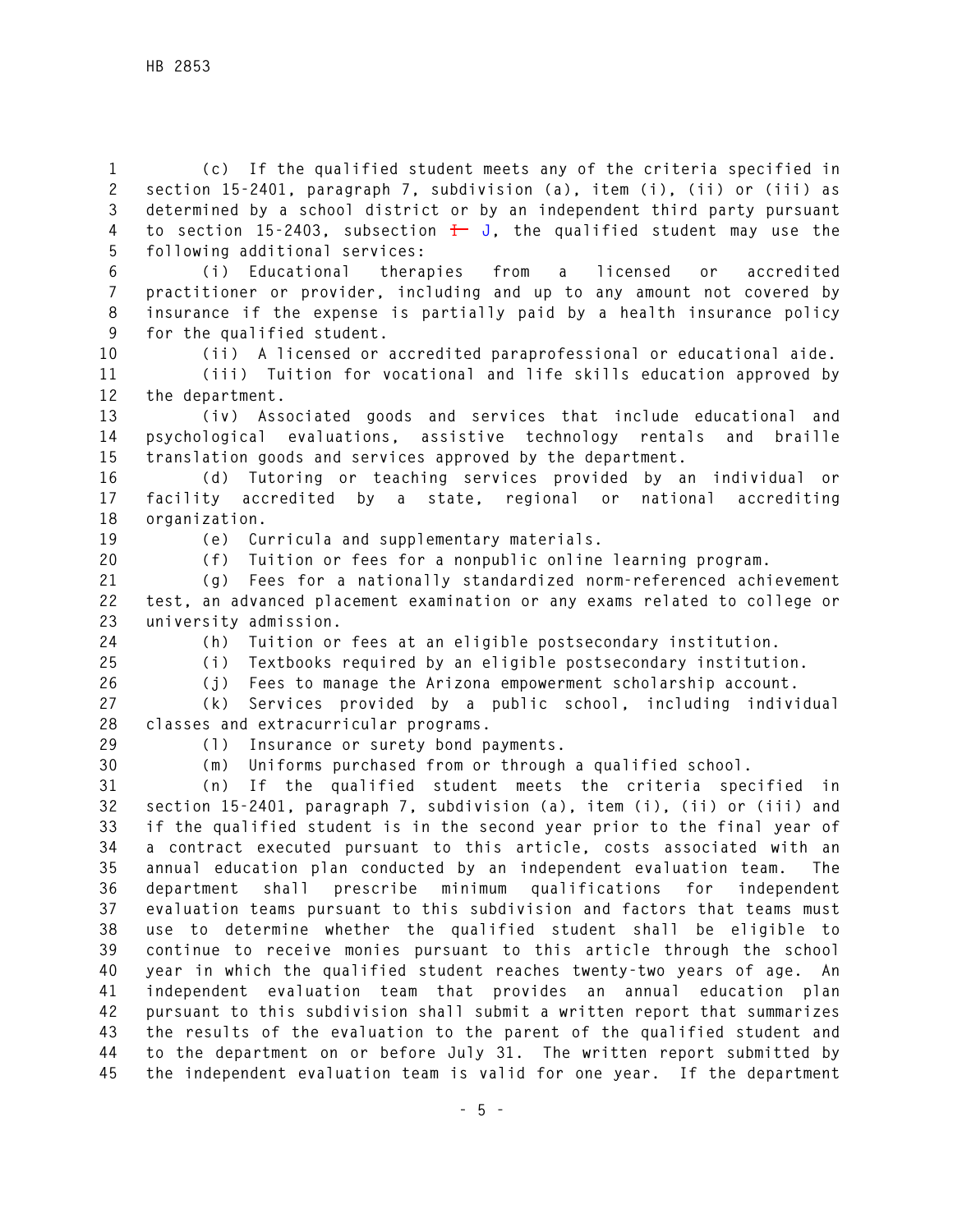**1 determines that the qualified student meets the eligibility criteria 2 prescribed in the annual education plan, the qualified student is eligible 3 to continue to receive monies pursuant to this article until the qualified 4 student reaches twenty-two years of age, subject to annual review. A 5 parent may appeal the department's decision pursuant to title 41, chapter 6 6, article 10. As an addendum to a qualified student's final-year 7 contract, the department shall provide the following written information 8 to the parent of the qualified student:** 

**9 (i) That the qualified student will not be eligible to continue to 10 receive monies pursuant to this article unless the results of an annual 11 education plan conducted pursuant to this subdivision demonstrate that the 12 qualified student meets the eligibility criteria prescribed in the annual 13 education plan.** 

**14 (ii) That the parent is entitled to obtain an annual education plan 15 pursuant to this subdivision to determine whether the qualified student 16 meets the eligibility criteria prescribed in the annual education plan.** 

**17 (iii) A list of independent evaluation teams that meet the minimum 18 qualifications prescribed by the department pursuant to this subdivision.** 

**19 (o) PUBLIC TRANSPORTATION SERVICES IN THIS STATE, INCLUDING A 20 COMMUTER PASS FOR THE QUALIFIED STUDENT, OR TRANSPORTATION NETWORK 21 SERVICES AS DEFINED IN SECTION 28-9551 BETWEEN THE QUALIFIED STUDENT'S 22 RESIDENCE AND A QUALIFIED SCHOOL IN WHICH THE QUALIFIED STUDENT IS 23 ENROLLED.** 

**24 (p) COMPUTER HARDWARE AND TECHNOLOGICAL DEVICES PRIMARILY USED FOR 25 AN EDUCATIONAL PURPOSE. FOR THE PURPOSES OF THIS SUBDIVISION, "COMPUTER 26 HARDWARE AND TECHNOLOGICAL DEVICES":** 

**27 (i) INCLUDES CALCULATORS, PERSONAL COMPUTERS, LAPTOPS, TABLET 28 DEVICES, MICROSCOPES, TELESCOPES AND PRINTERS.** 

**29 (ii) DOES NOT INCLUDE ENTERTAINMENT AND OTHER PRIMARILY 30 NONEDUCATIONAL DEVICES, INCLUDING TELEVISIONS, TELEPHONES, VIDEO GAME 31 CONSOLES AND ACCESSORIES, AND HOME THEATRE AND AUDIO EQUIPMENT.** 

**32 5. Not file an affidavit of intent to homeschool pursuant to 33 section 15-802, subsection B, paragraph 2 or 3.** 

**34 6. Not use monies deposited in the qualified student's account for 35 any of the following:** 

**36 (a) Computer hardware or other technological devices, except as 37 otherwise allowed under paragraph 4, subdivision (c) of this subsection.** 

**38 (b) Transportation of the pupil, EXCEPT FOR TRANSPORTATION SERVICES 39 DESCRIBED IN PARAGRAPH 4, SUBDIVISION (o) OF THIS SUBSECTION.** 

**40 (c) Consumable educational supplies, including paper, pens or 41 markers.** 

**42 7. BEGINNING IN THE 2022-2023 SCHOOL YEAR AND EACH YEAR THEREAFTER, 43 ANNUALLY HAVE A QUALIFIED STUDENT AS DEFINED IN SECTION 15-2401.01 WHO 44 PAYS TUITION AS A FULL-TIME STUDENT AT A QUALIFIED SCHOOL AND WHO IS IN 45 ANY OF GRADES THREE THROUGH TWELVE TAKE ANY NATIONALLY STANDARDIZED**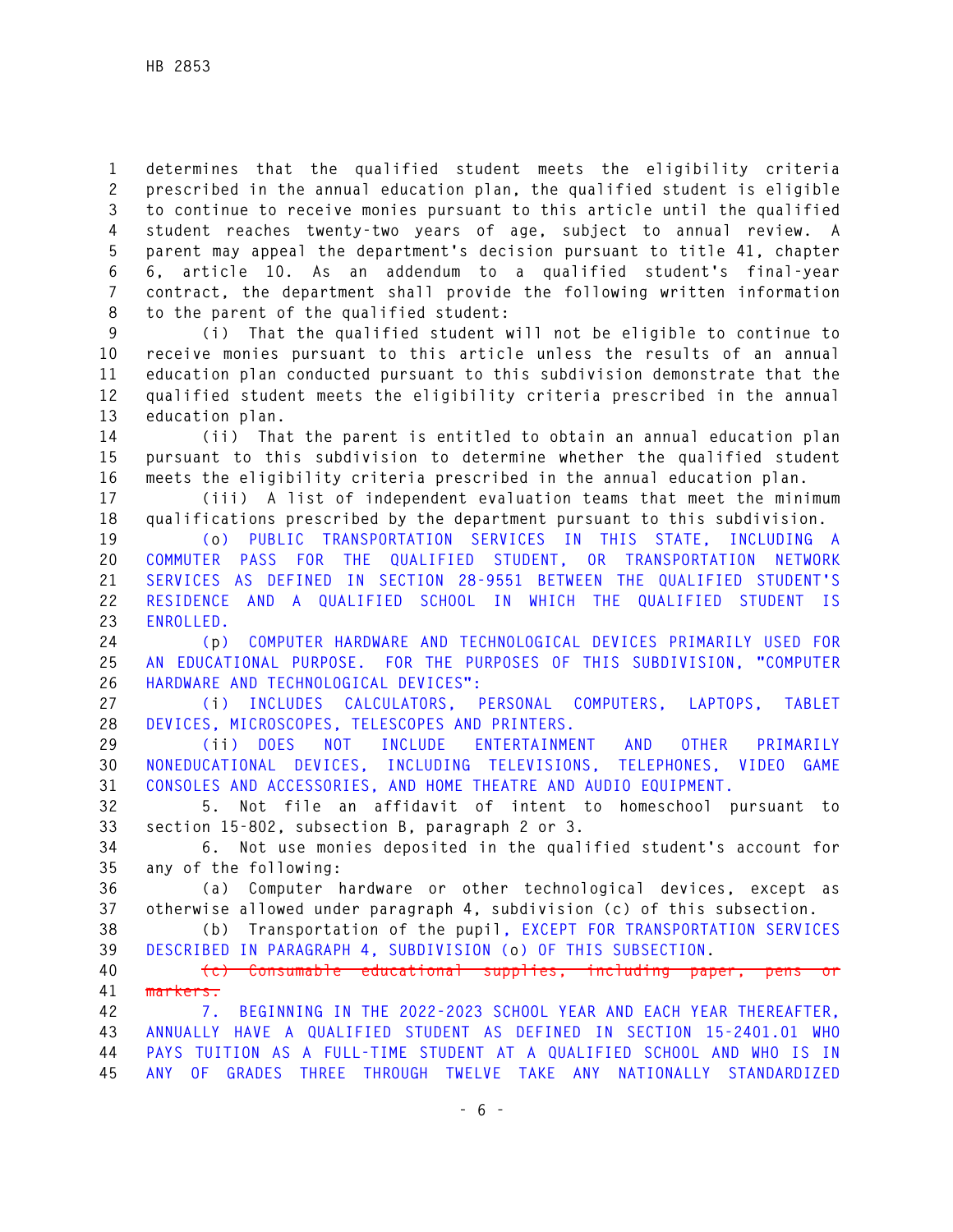**1 NORM-REFERENCED ACHIEVEMENT EXAMINATION, THE STATEWIDE ASSESSMENT PURSUANT 2 TO SECTION 15-741 OR ANY EXAMINATION RELATED TO COLLEGE OR UNIVERSITY 3 ADMISSIONS THAT ASSESSES READING AND MATHEMATICS. A QUALIFIED STUDENT MAY 4 MEET THE REQUIREMENTS OF THIS PARAGRAPH BY TAKING AN EXAMINATION THAT IS 5 CHOSEN AND ADMINISTERED BY A QUALIFIED SCHOOL, OR THE STUDENT'S PARENT MAY 6 CHOOSE A SEPARATE EXAMINATION PURSUANT TO THIS PARAGRAPH THAT IS 7 ADMINISTERED OUTSIDE OF THE QUALIFIED SCHOOL. THE EXAMINATION RESULTS 8 SHALL BE REPORTED TO THE STUDENT'S PARENT. THIS PARAGRAPH DOES NOT APPLY 9 TO:** 

**10 (a) A STUDENT WHO IS IDENTIFIED AS HAVING A DISABILITY UNDER 11 SECTION 504 OF THE REHABILITATION ACT OF 1973 (29 UNITED STATES CODE 12 SECTION 794).** 

**13 (b) A STUDENT WHO IS IDENTIFIED BY A SCHOOL DISTRICT OR INDEPENDENT 14 THIRD PARTY PURSUANT TO SECTION 15-2403, SUBSECTION I AS A CHILD WITH A 15 DISABILITY AS DEFINED IN SECTION 15-731 OR 15-761.** 

**16 (c) A CHILD WITH A DISABILITY WHO IS ELIGIBLE TO RECEIVE SERVICES 17 FROM A SCHOOL DISTRICT UNDER SECTION 15-763.** 

**18 (d) A QUALIFIED STUDENT AS DEFINED IN SECTION 15-2401.** 

**19 C. In exchange for the parent's agreement pursuant to subsection B 20 of this section, the department shall transfer from the monies that would 21 otherwise be allocated to a recipient's prior school district, or if the 22 child is currently eligible to attend A PRESCHOOL PROGRAM FOR CHILDREN 23 WITH DISABILITIES, A kindergarten PROGRAM OR ANY OF GRADES ONE THROUGH 24 TWELVE, the monies that the department determines would otherwise be 25 allocated to a recipient's expected school district of attendance, to the 26 treasurer for deposit into an Arizona empowerment scholarship account an 27 amount that is equivalent to ninety percent of the sum of the base support 28 level and additional assistance prescribed in sections 15-185 and 15-943 29 for that particular student if that student were attending a charter 30 school.** 

**31 D. The department of education empowerment scholarship account fund 32 is established consisting of monies appropriated by the legislature. The 33 department shall administer the fund. Monies in the fund are subject to 34 legislative appropriation. Monies in the fund shall be used for the 35 department's costs in administering Arizona empowerment scholarship 36 accounts under this chapter. Monies in the fund are exempt from the 37 provisions of section 35-190 relating to lapsing of appropriations. If 38 the number of Arizona empowerment scholarship accounts significantly 39 increases after fiscal year 2020-2021, the department may request an 40 increase in the amount appropriated to the fund in any subsequent fiscal 41 year in the budget estimate submitted pursuant to section 35-113. The 42 department shall list monies in the fund as a separate line item in its 43 budget estimate.**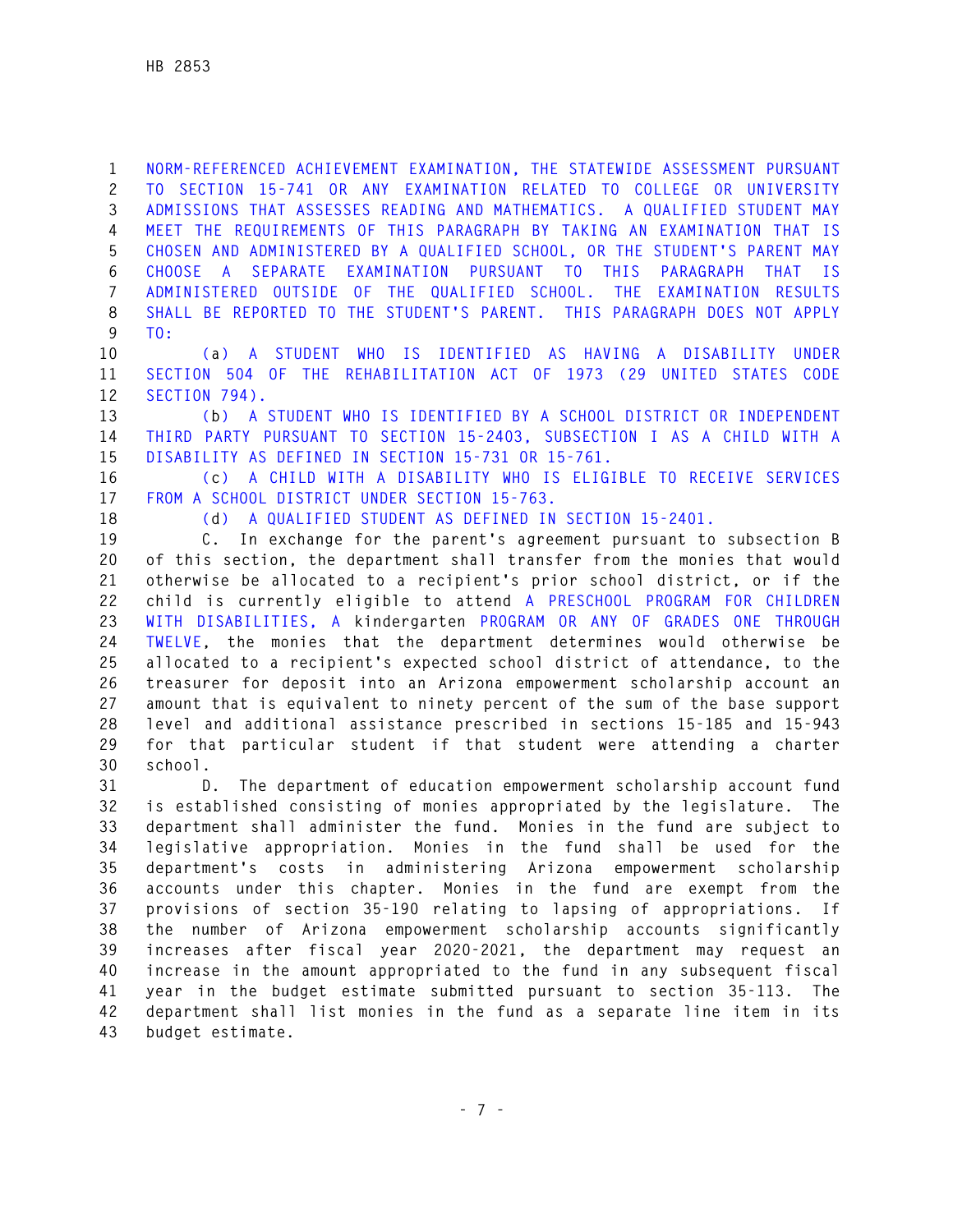**1 E. The state treasurer empowerment scholarship account fund is 2 established consisting of monies appropriated by the legislature. The 3 state treasurer shall administer the fund. Monies in the fund shall be 4 used for the state treasurer's costs in administering the Arizona 5 empowerment scholarship accounts under this chapter. If the number of 6 Arizona empowerment scholarship accounts significantly increases after 7 fiscal year 2020-2021, the state treasurer may request an increase in the 8 amount appropriated to the fund in any subsequent fiscal year in the 9 budget estimate submitted pursuant to section 35-113. Monies in the fund 10 are subject to legislative appropriation. Monies in the fund are exempt 11 from the provisions of section 35-190 relating to lapsing of 12 appropriations. The state treasurer shall list monies in the fund as a 13 separate line item in its budget estimate.** 

**14 F. A parent must renew the qualified student's Arizona empowerment 15 scholarship account on an annual basis.** 

**16 G. Notwithstanding any changes to the student's multidisciplinary 17 evaluation team plan, a student who has previously qualified for an 18 Arizona empowerment scholarship account remains eligible to apply for 19 renewal until the student finishes high school.** 

**20 H. If a parent does not renew the qualified student's Arizona 21 empowerment scholarship account for a period of three academic years, the 22 department shall notify the parent that the qualified student's account 23 will be closed in sixty calendar days. The notification must be sent 24 through certified mail, email and telephone, if applicable. The parent 25 has sixty calendar days to renew the qualified student's Arizona 26 empowerment scholarship account. If the parent chooses not to renew or 27 does not respond in sixty calendar days, the department shall close the 28 account and any remaining monies shall be returned to the state.** 

**29 I. A signed agreement under this section constitutes school 30 attendance required by section 15-802.** 

**31 J. A qualified school or a provider of services purchased pursuant 32 to subsection B, paragraph 4 of this section may not share, refund or 33 rebate any Arizona empowerment scholarship account monies with the parent 34 or qualified student in any manner.** 

**35 K. Notwithstanding subsection H of this section, on the qualified 36 student's graduation from a postsecondary institution or after any period 37 of four consecutive years after high school graduation in which the 38 student is not enrolled in an eligible postsecondary institution, but not 39 before this time as long as the account holder continues using a portion 40 of account monies for eligible expenses each year and is in good standing, 41 the qualified student's Arizona empowerment scholarship account shall be 42 closed and any remaining monies shall be returned to the state.** 

**43 L. Monies received pursuant to this article do not constitute 44 taxable income to the parent of the qualified student.**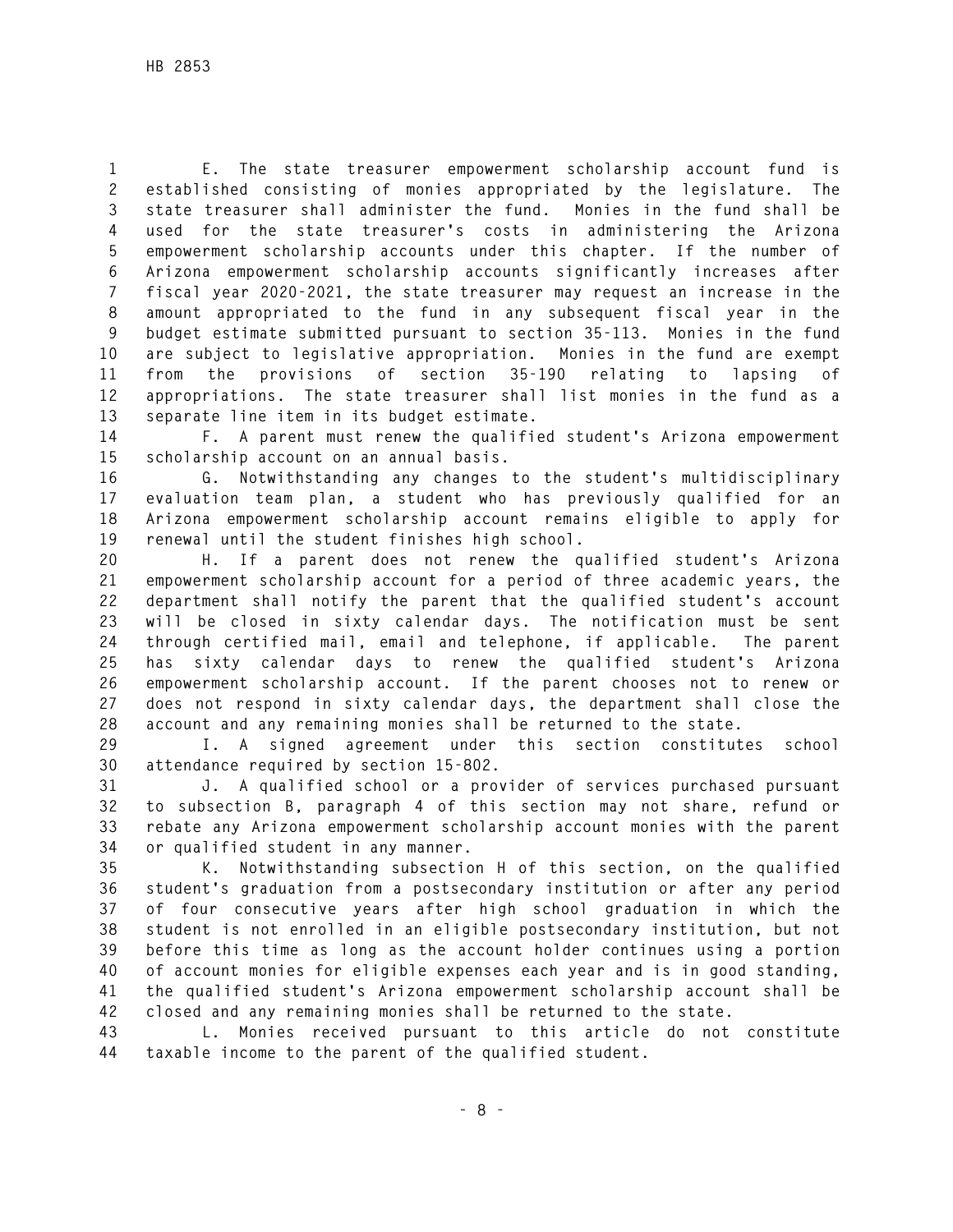**1 M. NOTWITHSTANDING SECTION 15-2404, A QUALIFIED SCHOOL THAT ENROLLS 2 FIFTY OR MORE QUALIFIED STUDENTS AS DEFINED IN SECTION 15-2401.01 SHALL 3 ANNUALLY MAKE AVAILABLE TO THE PARENTS OF AN ENROLLED OR PROSPECTIVE 4 QUALIFIED STUDENT AS DEFINED IN SECTION 15-2401.01 THE AGGREGATE TEST 5 SCORES OF EITHER ALL STUDENTS ENROLLED IN THE QUALIFIED SCHOOL OR ALL 6 QUALIFIED STUDENTS AS DEFINED IN SECTION 15-2401.01 WHO ARE ENROLLED IN 7 THE QUALIFIED SCHOOL ON ALL OF THE FOLLOWING EXAMINATIONS AND ASSESSMENTS 8 BY SCHOOL SITE AND GRADE LEVEL: 9 1. ANY NATIONALLY STANDARDIZED NORM-REFERENCED ACHIEVEMENT 10 EXAMINATION. 11 2. THE STATEWIDE ASSESSMENT PURSUANT TO SECTION 15-741. 12 3. ANY EXAMINATION RELATED TO COLLEGE OR UNIVERSITY ADMISSIONS THAT 13 ASSESSES READING AND MATHEMATICS. 14 N. SUBSECTION B, PARAGRAPH 4, SUBDIVISIONS (c) AND (n) OF THIS 15 SECTION APPLY TO ANY PERSON WHO BOTH: 16 1. IS A QUALIFIED STUDENT AS DEFINED IN SECTION 15-2401 OR 17 15-2401.01. 18 2. MEETS ANY OF THE CRITERIA SPECIFIED IN SECTION 15-2401, 19 PARAGRAPH 7, SUBDIVISION (a), ITEM (i), (ii) OR (iii). 20 Sec. 4. Section 15-2403, Arizona Revised Statutes, is amended to 21 read: 22 15-2403. Arizona empowerment scholarship accounts; 23 administration; appeals; audit; rules; policy 24 handbook 25 A. The treasurer may contract with private financial management 26 firms to manage Arizona empowerment scholarship accounts. 27 B. The department shall conduct or contract for annual audits of 28 Arizona empowerment scholarship accounts to ensure compliance with section 29 15-2402, subsection B, paragraph 4. The department shall also conduct or** 

**30 contract for random, quarterly and annual audits of Arizona empowerment 31 scholarship accounts as needed to ensure compliance with section 15-2402, 32 subsection B, paragraph 4.** 

**33 C. The department may remove any parent or qualified student from 34 eligibility for an Arizona empowerment scholarship account if the parent 35 or qualified student fails to comply with the terms of the contract or 36 applicable laws, rules or orders or knowingly misuses monies or knowingly 37 fails to comply with the terms of the contract with intent to defraud and 38 shall notify the treasurer. The department shall notify the treasurer to 39 suspend the account of a parent or qualified student and shall notify the 40 parent or qualified student in writing that the account has been suspended 41 and that no further transactions will be allowed or disbursements made. 42 The notification shall specify the reason for the suspension and state 43 that the parent or qualified student has ten FIFTEEN days, not including 44 weekends, to respond and take corrective action. If the parent or 45 qualified student refuses or fails to contact the department, furnish any**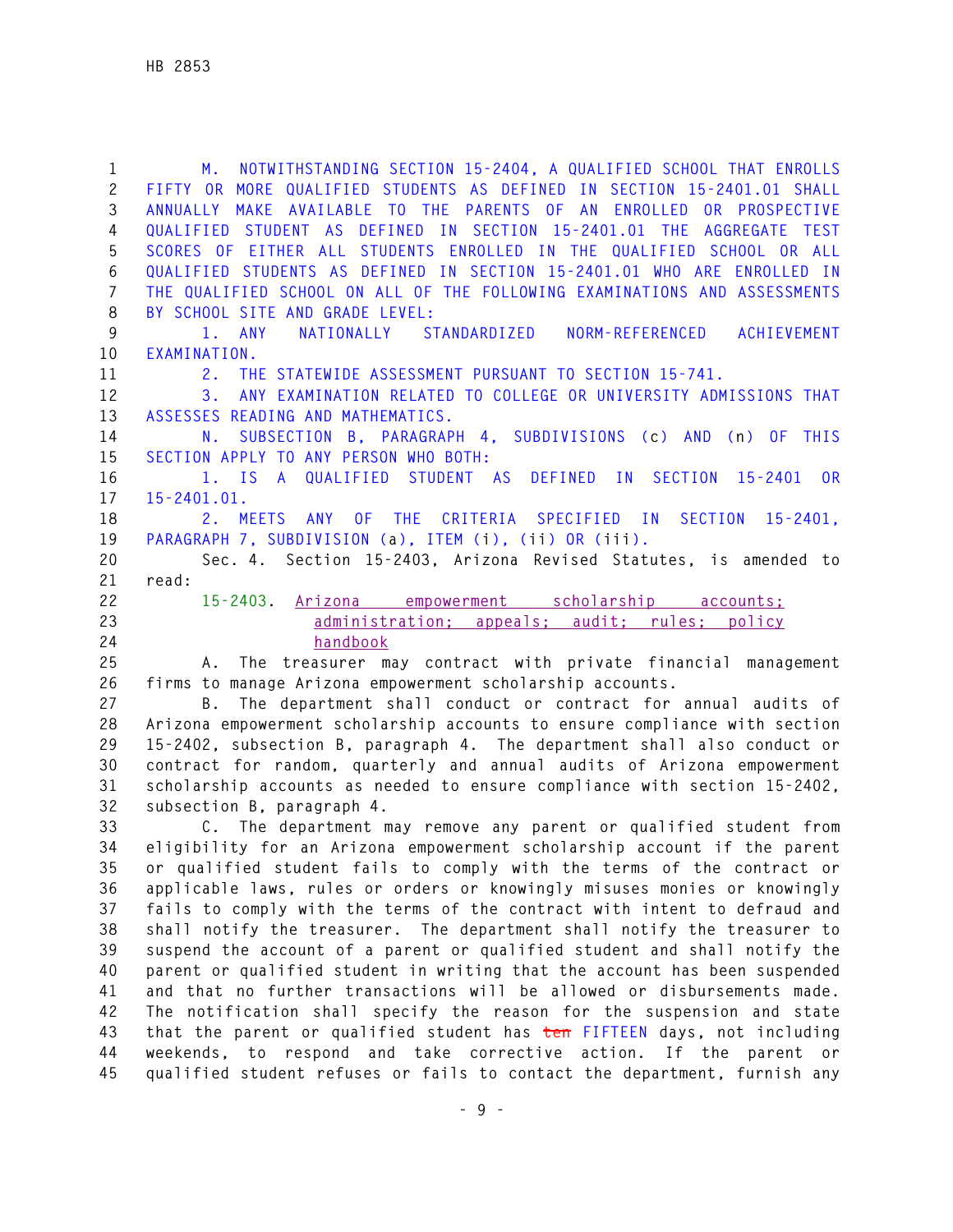**1 information or make any report that may be required for reinstatement 2 within the ten-day FIFTEEN-DAY period, the department may remove the 3 parent or qualified student pursuant to this subsection.** 

**4 D. A parent may appeal to the state board of education any 5 administrative decision the department makes pursuant to this article, 6 including determinations of allowable expenses, removal from the program 7 or enrollment eligibility. The department shall notify the parent in 8 writing that the parent may appeal any administrative decision under this 9 article and the process by which the parent may appeal at the same time 10 the department notifies the parent of an administrative decision under 11 this article. The state board of education shall establish an appeals 12 process, and the department shall post this information on the 13 department's website in the same location as the policy handbook developed**  14 pursuant to subsection  $\frac{1}{\sqrt{1-\lambda}}$  K of this section.

**15 E. A PARENT MAY REPRESENT HIMSELF OR HERSELF OR DESIGNATE A 16 REPRESENTATIVE, NOT NECESSARILY AN ATTORNEY, BEFORE ANY APPEALS HEARING 17 HELD PURSUANT TO THIS SECTION. ANY SUCH DESIGNATED REPRESENTATIVE WHO IS 18 NOT AN ATTORNEY ADMITTED TO PRACTICE MAY NOT CHARGE FOR ANY SERVICES 19 RENDERED IN CONNECTION WITH SUCH A HEARING. THE FACT THAT A 20 REPRESENTATIVE PARTICIPATED IN THE HEARING OR ASSISTED THE ACCOUNT HOLDER 21 IS NOT GROUNDS FOR REVERSING ANY ADMINISTRATIVE DECISION OR ORDER IF THE 22 EVIDENCE SUPPORTING THE DECISION OR ORDER IS SUBSTANTIAL, RELIABLE AND 23 PROBATIVE.** 

**24 E. F. The state board of education may refer cases of substantial 25 misuse of monies to the attorney general for the purpose of collection or 26 for the purpose of a criminal investigation if the state board of 27 education obtains evidence of fraudulent use of an account.** 

**28 F. G. The department shall make quarterly transfers of the amount 29 calculated pursuant to section 15-2402, subsection C to the treasurer for 30 deposit in the Arizona empowerment scholarship account of each qualified 31 student, except the department may make transfers according to another 32 transfer schedule if the department determines a transfer schedule other 33 than quarterly transfers is necessary to operate the Arizona empowerment 34 scholarship account.** 

**35 G. H. The department shall accept applications between July 1 and 36 June 30 of each year. The department shall enroll and issue an award 37 letter to eligible applicants within thirty days after receipt of a 38 completed application and all required documentation. On or before May 30 39 of each year, the department shall furnish to the joint legislative budget 40 committee an estimate of the amount required to fund Arizona empowerment 41 scholarship accounts for the following fiscal year. The department shall 42 include in its budget request for the following fiscal year the amount 43 estimated pursuant to section 15-2402, subsection C for each qualified 44 student.**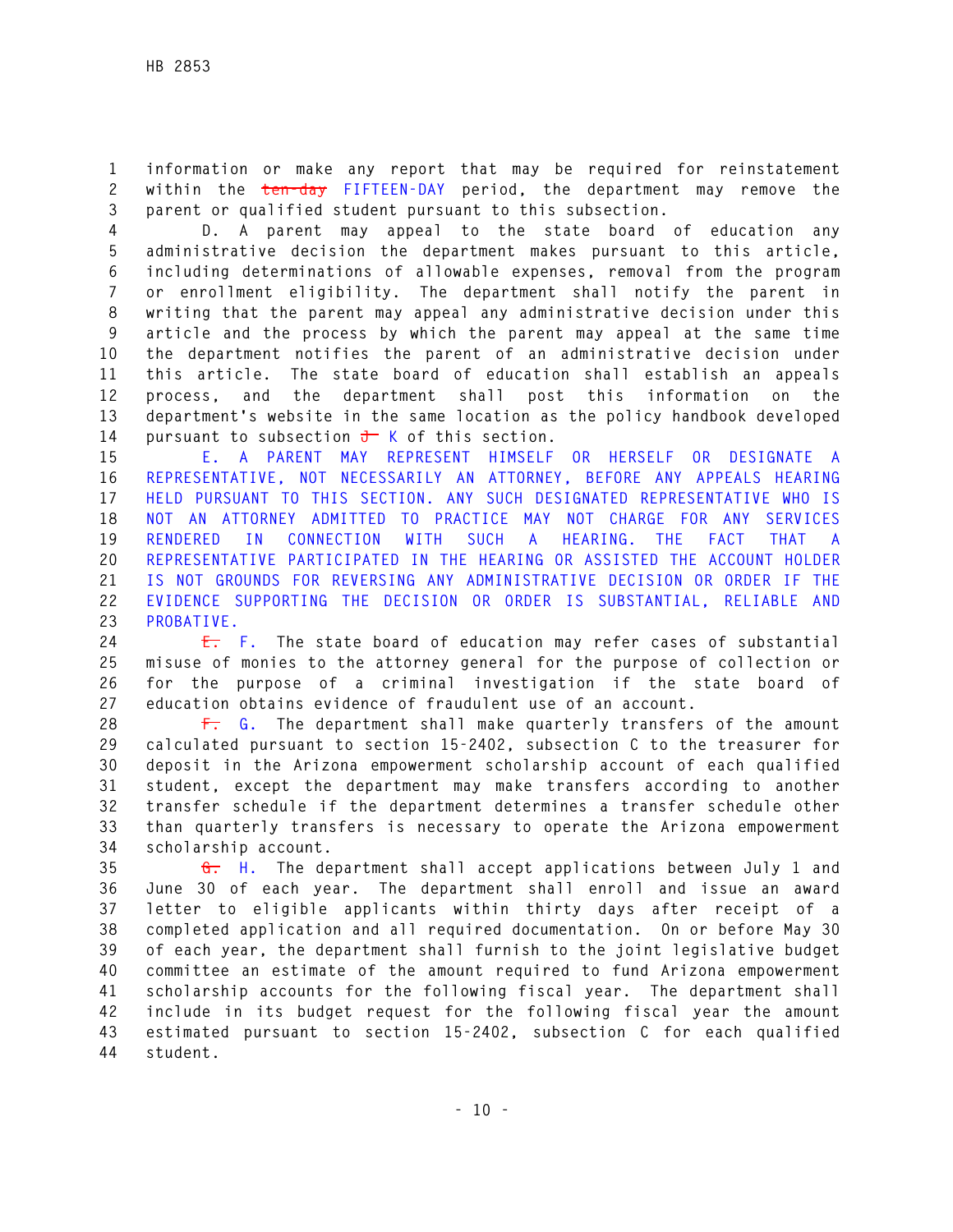**1 H. I. The state board of education may adopt rules and policies 2 necessary to administer Arizona empowerment scholarship accounts, 3 including rules and policies:** 

**4 1. For establishing an appeals process pursuant to subsection D of 5 this section.** 

**6 2. For conducting or contracting for examinations of the use of 7 account monies.** 

**8 3. For conducting or contracting for random, quarterly and annual 9 reviews of accounts.** 

**10 4. For establishing or contracting for the establishment of an 11 online anonymous fraud reporting service.** 

**12 5. For establishing an anonymous telephone hotline for fraud 13 reporting.** 

**14 6. That require a surety bond or insurance for account holders.** 

**15 I. J. The department shall contract with an independent third 16 party for the purposes of determining whether a qualified student is 17 eligible to receive educational therapies or services pursuant to section 18 15-2402, subsection B, paragraph 4, subdivision (c). IF DURING ANY PERIOD 19 ON OR AFTER JANUARY 1, 2023 THE DEPARTMENT FAILS TO ENSURE THAT A CONTRACT 20 WITH AN INDEPENDENT THIRD PARTY IS IN EFFECT, DURING THAT PERIOD:** 

**21 1. THE COUNTY SCHOOL SUPERINTENDENT OF EACH COUNTY MAY APPROVE A 22 LIST OF INDEPENDENT THIRD PARTIES WITHIN THE COUNTY WHOSE EVALUATION MAY 23 BE USED TO DETERMINE WHETHER A STUDENT WHO RESIDES WITHIN THE COUNTY IS 24 ELIGIBLE TO RECEIVE EDUCATIONAL THERAPIES OR SERVICES PURSUANT TO SECTION 25 15-2402, SUBSECTION B, PARAGRAPH 4, SUBDIVISION (c).** 

**26 2. IF THE COUNTY SCHOOL SUPERINTENDENT OF A COUNTY DOES NOT PROVIDE 27 A LIST OF APPROVED INDEPENDENT THIRD PARTIES WITHIN NINETY DAYS AFTER THE 28 BEGINNING OF ANY PERIOD DURING WHICH THE DEPARTMENT DOES NOT HAVE A 29 CONTRACT WITH AN INDEPENDENT THIRD PARTY IN EFFECT AS DESCRIBED IN THIS 30 SUBSECTION, THE PARENT OF A STUDENT WHO RESIDES WITHIN THE COUNTY HAS THE 31 RIGHT TO OBTAIN AN INDEPENDENT EDUCATIONAL EVALUATION FROM A QUALIFIED 32 EXAMINER TO DETERMINE WHETHER THE STUDENT IS ELIGIBLE TO RECEIVE 33 EDUCATIONAL THERAPIES OR SERVICES PURSUANT TO SECTION 15-2402, SUBSECTION 34 B, PARAGRAPH 4, SUBDIVISION (c). THE EXPENSE FOR AN EDUCATIONAL 35 EVALUATION UNDERTAKEN PURSUANT TO THIS PARAGRAPH SHALL BE PROVIDED BY THE 36 SCHOOL DISTRICT WITHIN WHICH THE STUDENT RESIDES AND THAT SERVES THE GRADE 37 LEVEL OF THE STUDENT. FOR THE PURPOSES OF THIS PARAGRAPH, "QUALIFIED 38 EXAMINER" MEANS A LICENSED PHYSICIAN, PSYCHIATRIST OR PSYCHOLOGIST.** 

**39 J. K. On or before July 1 of each year, the department shall 40 develop an applicant and participant handbook that includes information 41 relating to policies and processes of Arizona empowerment scholarship 42 accounts. The policy handbook shall comply with the rules adopted by the 43 state board of education pursuant to this section. The department shall 44 post the handbook on its website.**